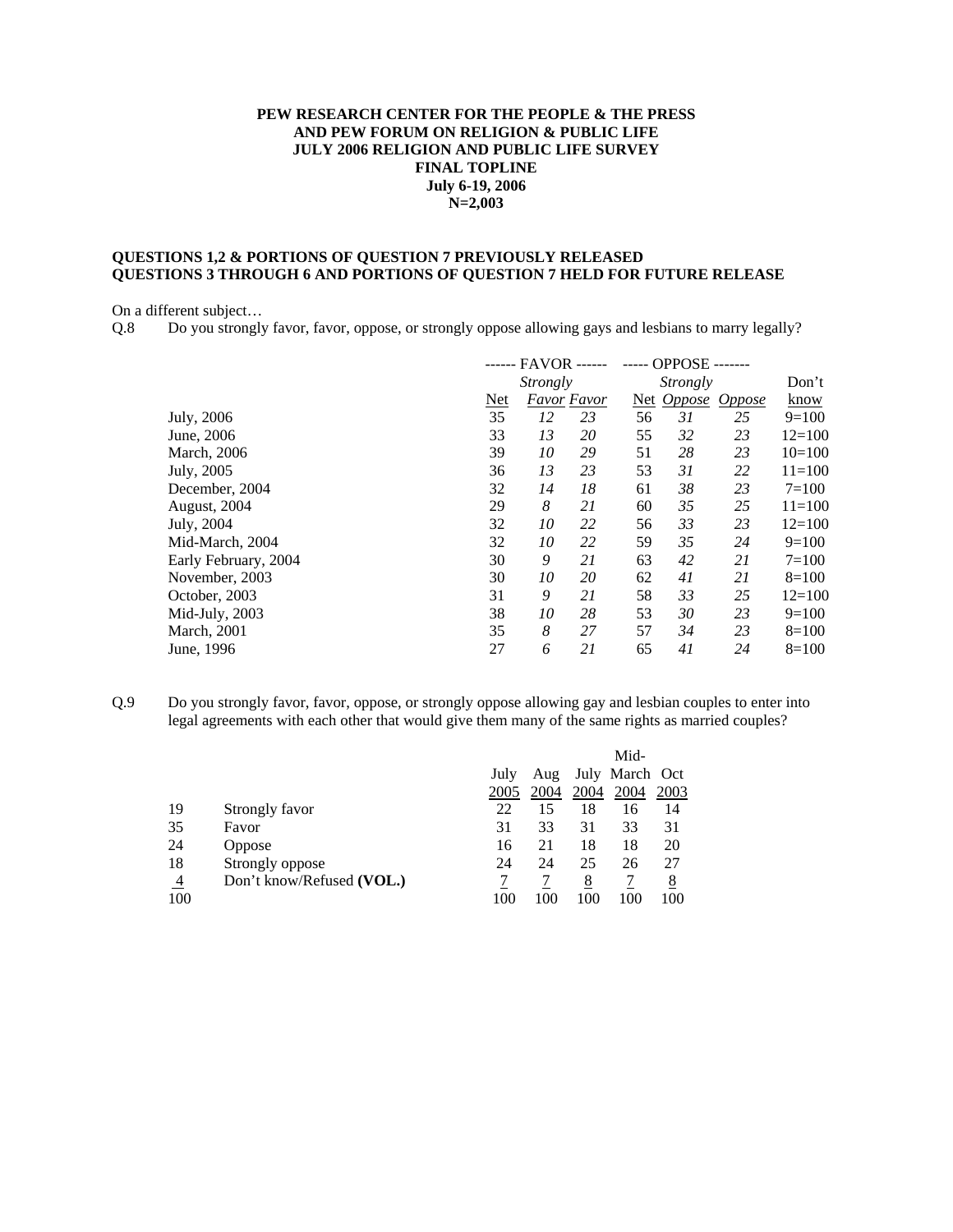## **IF OPPOSE GAY MARRIAGE (Q.8=3,4), ASK:**

Q.10 There has been a proposal to change the U.S. Constitution to ban gay marriage. Do you think amending the Constitution to ban gay marriage is a good idea, or a bad idea? Mid-

|                                          |      |      |      |      | M <sub>1</sub> d- |
|------------------------------------------|------|------|------|------|-------------------|
|                                          | June | July | Aug  | July | March             |
|                                          | 2006 | 2005 | 2004 | 2004 | 2004              |
| Favor                                    | 33   | 36   | 29   | 32   | 32                |
| <b>Oppose</b>                            | 55   | 53   | 60   | 56   | 59                |
| Good idea / Pro-Constitutional amendment | 33   | 29   | 35   | 31   | 36                |
| Bad idea / Anti-Constitutional amendment | 19   | 22   | 22   | 22   | 21                |
| Don't know/Refused (VOL.)                | 3    | 2    | 3    |      |                   |
| Don't know/Refused (VOL.)                | 12   | 11   | 11   | 12   | 9                 |
|                                          | 100  | 100  | 100  | 100  | 100               |
|                                          |      |      |      |      |                   |

#### **IF SUPPORT GAY MARRIAGE (1,2 IN Q.8), ASK [N=653]:**

Q.11 Which of these statements comes closer to your view… **[INSERT; ROTATE]**.

| 41  | Supporters of gay marriage should not push too hard to make it legal right away,  |
|-----|-----------------------------------------------------------------------------------|
|     | because doing so could create bad feelings against homosexuals                    |
|     | OR                                                                                |
| 51  | Supporters of gay marriage should push hard to make it legal as soon as possible, |
|     | despite the risk of creating bad feelings against homosexuals                     |
| 8   | Don't know/refused (VOL.)                                                         |
| 100 |                                                                                   |

#### **ASK FORM 1 ONLY [N=996]:**

Q.12F1 And do you strongly favor, favor, oppose, or strongly oppose allowing gays and lesbians to adopt children?

|                 |     | $---$ FAVOR $---$ |       |            | $---$ OPPOSE $---$ |               |         |  |
|-----------------|-----|-------------------|-------|------------|--------------------|---------------|---------|--|
|                 |     | Strongly          |       | Strongly   |                    |               | Don't   |  |
|                 | Net | Favor             | Favor | <b>Net</b> | <i>Oppose</i>      | <i>Oppose</i> | know    |  |
| July, 2006      | 42  |                   | 31    | 52         | 28                 | 24            | $6=100$ |  |
| March, 2006     | 46  | 14                | 32    | 48         | 26                 | 22            | $6=100$ |  |
| September, 1999 | 38  | 10                | 28    | 57         | 30                 | 27            | $5=100$ |  |

Q.13F1 In your opinion, do you think that homosexuality is…

|     |                                                     | Oct<br>2003 | L.A. Times<br>Dec $19851$ |
|-----|-----------------------------------------------------|-------------|---------------------------|
| 36  | Something that people are born with, Or             | 30          | 20                        |
|     | Is it something that develops because               |             |                           |
| 13  | of the way people are brought up, Or                | 14          | 22                        |
| 38  | Is it just the way that some people prefer to live? | 42          | 42                        |
| 13  | Don't know/Refused (VOL.)                           | 14          | 16                        |
| 100 |                                                     | 100         | 100                       |

<sup>&</sup>lt;sup>1</sup> In December 1985 the Los Angeles Times question was worded: "In your opinion, what causes homosexuality? Is it..."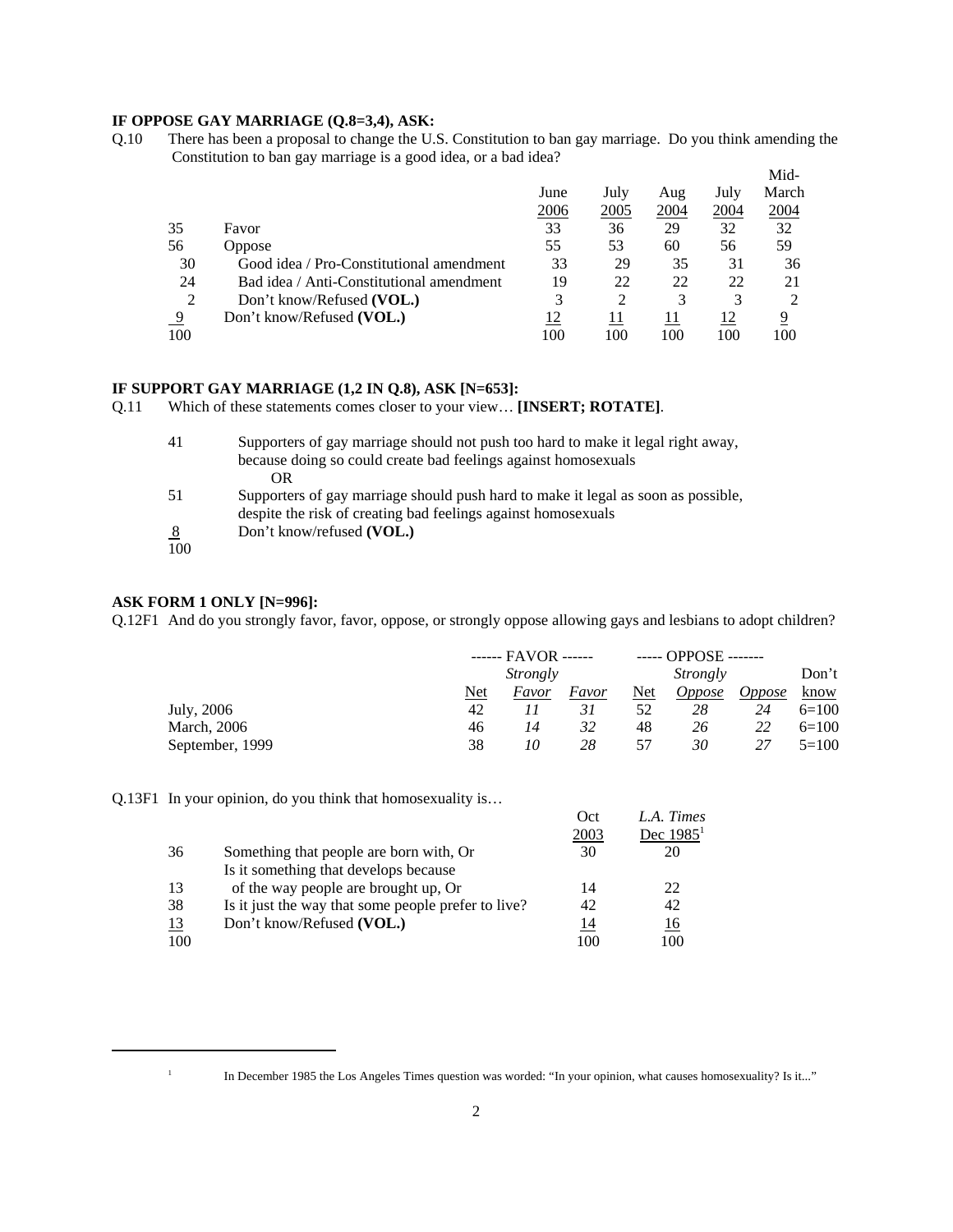Q.14F1 Do you think a gay or lesbian person's sexual orientation can be changed or cannot be changed?

|           |                           | Oct  |
|-----------|---------------------------|------|
|           |                           | 2003 |
| 39        | Can be changed            |      |
| 49        | Cannot be changed         | 42   |
| <u>12</u> | Don't know/Refused (VOL.) | 16   |
| 100       |                           | 10C  |

- Q.15F1 Do you think the question of whether gay marriage should be legal is something that should be decided at the national level, or is it something that each state should decide for itself?
	- 48 Should be decided at the national level
	- 46 Each state should decide for itself
	- 6 Don't know/refused **(VOL.)**
	- 100

#### **ASK ALL:**

On another subject,

- Q.16 There has recently been debate over whether or not women should be allowed to get the so-called "morning after pill" without a doctor's prescription…how much have you heard about this? **[READ, IN ORDER]**
	- 25 A lot<br>51 A littl
	- 51 A little **[OR]**
	- 24 Nothing at all<br> $*$  Don't know/re
	- Don't know/refused (VOL.)
	- 100
- Q.17 All in all, do you strongly favor, favor, oppose, or strongly oppose allowing women to get the morning-after pill without a doctor's prescription?
	- 17 Strongly favor
	- 31 Favor
	- 25 Oppose
	- 16 Strongly oppose
	- 11 Don't know/refused **(VOL.)**
	- 100

### **QUESTIONS 18, 26 & 27 PREVIOUSLY RELEASED NO QUESTIONS 28-33 QUESTIONS 19 THROUGH 25 AND 34 THROUGH 42 HELD FOR FUTURE RELEASE**

- Q.43 There has recently been debate over laws in some states that allow pharmacists to refuse to provide contraceptives if they are opposed to them because of their religious beliefs…how much have you heard about this? **[READ, IN ORDER]** 
	- 18 A lot
	- 35 A little **[OR]**
	- 47 Nothing at all
	- \* Don't know/refused **(VOL. DO NOT READ)**
	- 100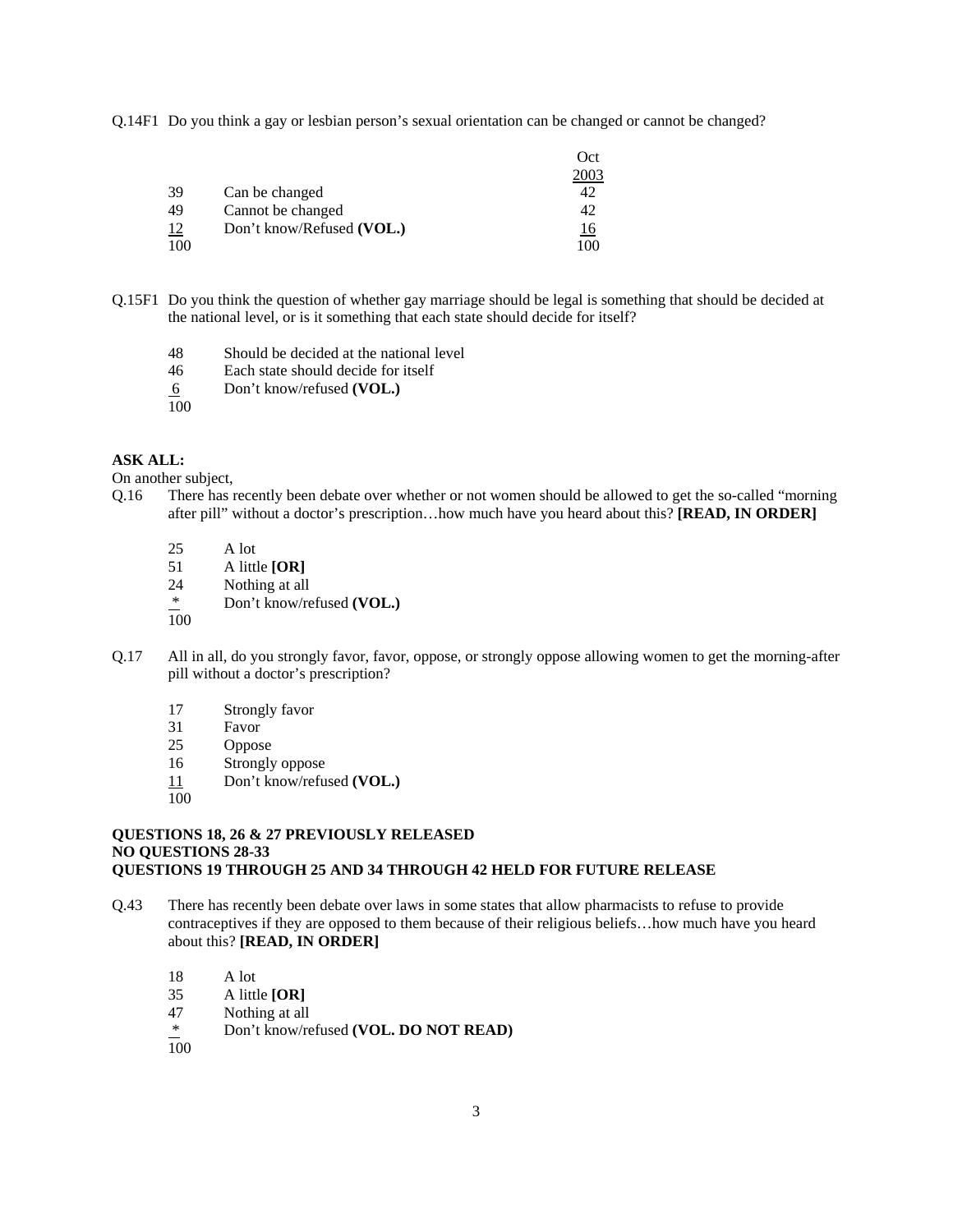## **NO QUESTION 44**

Q.45 Should pharmacists who personally oppose birth control for religious reasons be able to refuse to sell birth control pills to women who have a prescription for them, or shouldn't pharmacists be able to refuse to sell birth control pills?

|                |                                                          | <i>CBS/NYT</i><br><b>Nov</b> |
|----------------|----------------------------------------------------------|------------------------------|
|                |                                                          | 2004                         |
| 17             | Should be able to refuse to sell birth control pills     | 16                           |
| 80             | Should NOT be able to refuse to sell birth control pills | 78                           |
| $\overline{3}$ | Don't know/refused (VOL.)                                | $\overline{6}$               |
| 100            |                                                          | 100                          |

#### **QUESTIONS 46 THROUGH 48 HELD FOR FUTURE RELEASE**

#### **ASK FORM 1 ONLY [N=996]:**

Q.49F1 Which comes closer to your view? Abortion should be generally available to those who want it; Abortion should be available but under stricter limits than it is now; Abortion should be against the law except in cases of rape, incest and to save the woman's life; Abortion should not be permitted at all.

|     |                                          |      | Late       |      |      |      | <i>CBS/NYT</i> |
|-----|------------------------------------------|------|------------|------|------|------|----------------|
|     |                                          | Dec  | <b>Nov</b> | July | June | June | Feb            |
|     |                                          | 2005 | 2005       | 2005 | 1997 | 1996 | 1996           |
| 31  | Generally available                      | 35   | 30         | 35   | 30   | 32   | 36             |
| 20  | Available, but under stricter limits     | 20   | 19         | 23   | 21   | 24   | 22             |
| 35  | Against law except rape/incest/save life | 31   | 31         | 31   | 36   | 33   | 34             |
| 11  | Abortion should not be permitted at all  |      | 16         | 9    | 12   | 9    |                |
|     | Don't know/Refused (VOL.)                |      | 4          |      |      |      |                |
| 100 |                                          | 100  | 100        | 100  | 100  | 100  | 100            |

Q.50F1 Do you ever wonder whether your own position on abortion is the right one or not?

|                |                           | Gallup |
|----------------|---------------------------|--------|
|                |                           | Dec    |
|                |                           | 1988   |
| 30             | Yes                       | 33     |
| 66             | No                        | 60     |
| $\overline{4}$ | Don't know/refused (VOL.) |        |
| 100            |                           |        |

#### **NO QUESTION 51**

Q.52F1 Regardless of whether or not you think abortion should be legal, do you personally believe that having an abortion is morally wrong in nearly all circumstances, morally wrong in some circumstances, or is it not a moral issue?

|                |                                           | July |
|----------------|-------------------------------------------|------|
|                |                                           | 2005 |
| 24             | Morally wrong in nearly all circumstances | 29   |
| 49             | Morally wrong in some circumstances       | 41   |
| 24             | Not a moral issue                         | 26   |
| $\overline{3}$ | Don't Know/Refused (VOL.)                 | 4    |
| 100            |                                           |      |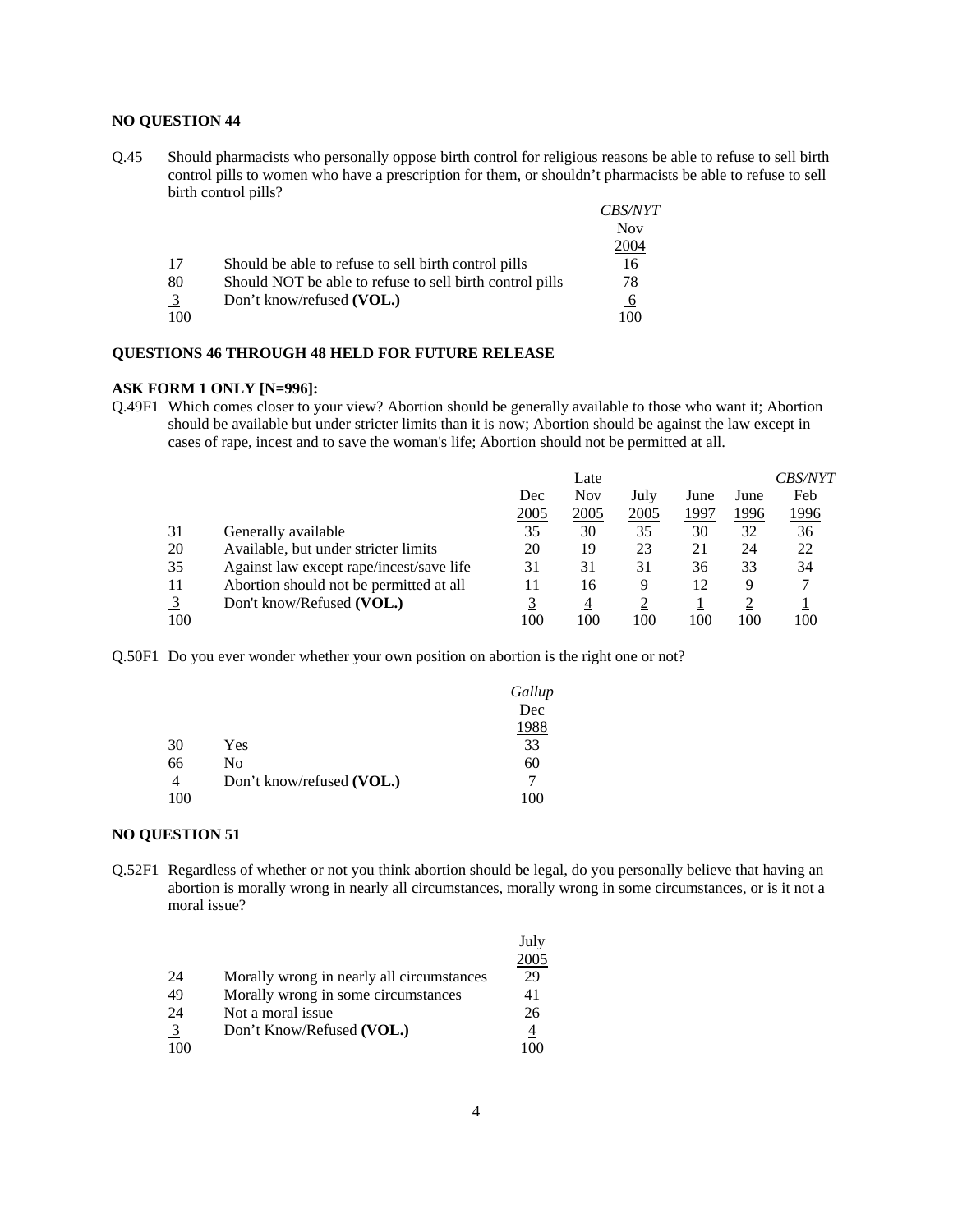#### **ROTATE Q.53F1 AND Q.54F1**

Q.53F1 Which comes closer to your view about the abortion issue **[READ AND ROTATE]** 

- 66 The country needs to find a middle ground on abortion laws, **[OR]**
- 29 There's no room for compromise when it comes to abortion laws
- 5 Don't know/refused **(VOL.)**
- 100
- Q.54F1 Do you think the question of whether abortion should be legally permitted is something that should be decided at the national level, or is it something that each state should decide for itself?
	- 55 Should be decided at the national level<br>39 Each state should decide for itself
	- Each state should decide for itself
	- 6 Don't know/refused **(VOL.)**
	- 100
- Q.55F1 As you may know, the federal government has debated whether to fund certain kinds of medical research known as 'stem cell research' … How much have you heard about this? **[READ, IN ORDER]**

|                                    |                           | July | Dec  | Aug  | March |
|------------------------------------|---------------------------|------|------|------|-------|
|                                    |                           | 2005 | 2004 | 2004 | 2002  |
| 43                                 | A lot                     | 48   | 47   | 42   | 27    |
| 42                                 | A little $[OR]$           | 42   | 41   | 43   | 52    |
| 15                                 | Nothing at all            | 10   |      | 15   | 20    |
| $\ast$<br>$\overline{\phantom{0}}$ | Don't know/Refused (VOL.) | *    |      | ∗    |       |
| 100                                |                           | 100  | 100  | 100  | 100   |

Q.56F1 All in all, which is more important… **[READ, IN ORDER]** 

|     |                                                    | July<br>2005 | Dec<br>2004 | Aug<br>2004 | March<br>2002 |
|-----|----------------------------------------------------|--------------|-------------|-------------|---------------|
|     | Conducting stem cell research that might result    |              |             |             |               |
| 56  | in new medical cures                               | 57           | 56          | 52          | 43            |
|     | <b>[OR]</b>                                        |              |             |             |               |
|     | Not destroying the potential life of human embryos |              |             |             |               |
| 32  | involved in this research                          | 30           | 32          | 34          | 38            |
| 12  | Don't know/Refused [VOL, DO NOT READ]              | 13           | 12          | 14          | <u>19</u>     |
| 100 |                                                    | 100          | 100         | 100         | 100           |

Q.57F1 Do you think the question of whether stem-cell research should be legally permitted is something that should be decided at the national level, or is it something that each state should decide for itself?

- 69 Should be decided at the national level
- 26 Each state should decide for itself
- 5 Don't know/refused **(VOL.)**  $rac{5}{100}$
-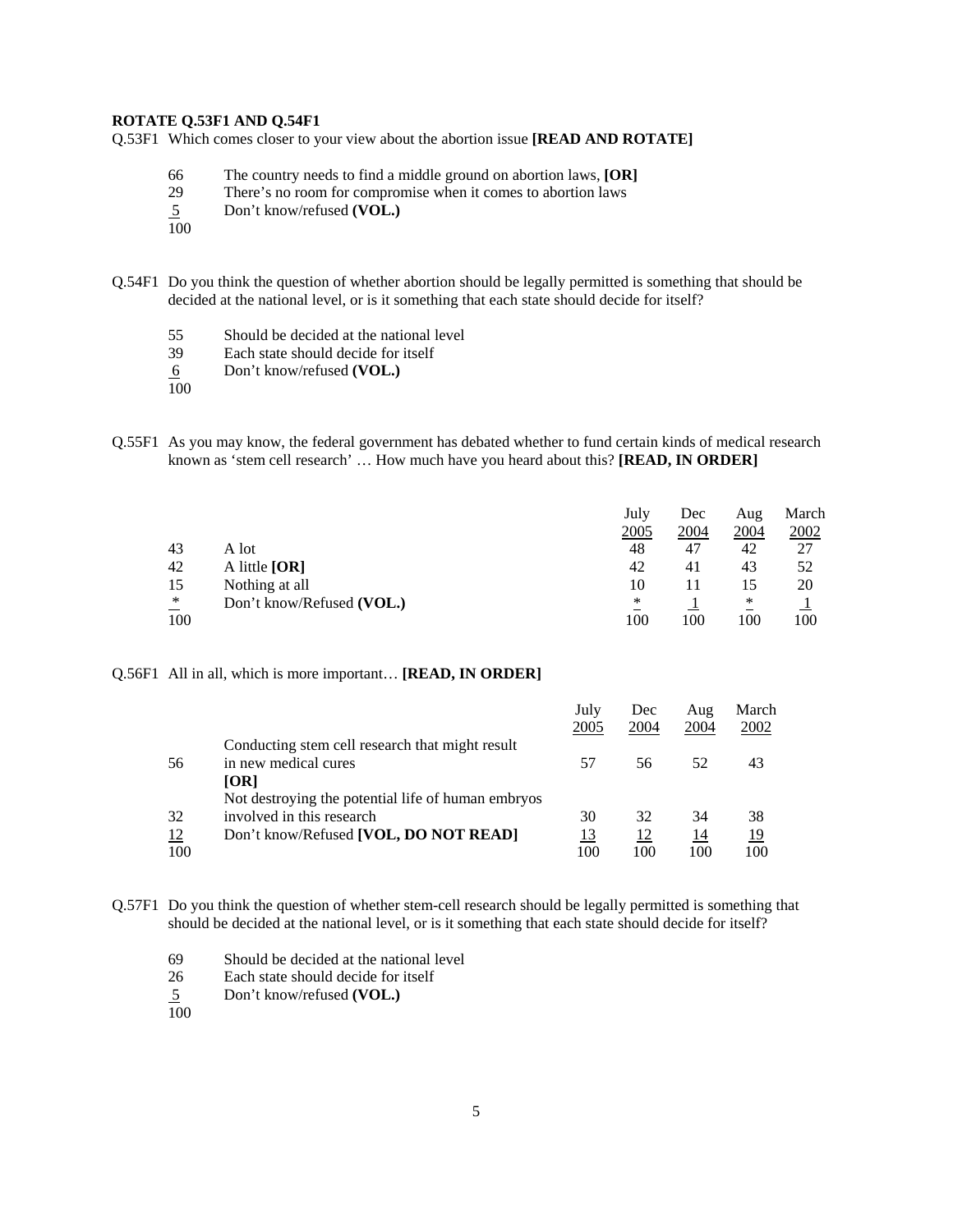#### **QUESTIONS 58 THROUGH 66 HELD FOR FUTURE RELEASE**

## **ASK FORM 1 ONLY [N=996]:**

Q.67F1 Would you generally favor or oppose teaching creationism ALONG WITH evolution in public schools?

|     |                    |      |         | <i>CBS/NYT</i> |
|-----|--------------------|------|---------|----------------|
|     |                    | July | March   | <b>Nov</b>     |
|     |                    | 2005 | 2005    | $2004^2$       |
|     | 58 Favor           | 64   | 57      | 65             |
|     | 35 Oppose          | 26   | 33      | 29             |
| -7  | Don't know/Refused | 10   | 10      | 6              |
| 100 |                    | 100  | $100 -$ | (0)            |

- Q.68F1 Do you think the question of whether creationism should be taught along with evolution in public schools is something that should be decided at the national level, or is it something that each state should decide for itself?
	- 51 Should be decided at the national level
	- 44 Each state should decide for itself
	- 5 Don't know/refused **(VOL.)**

100

## **ASK ALL:**

- RELIG What is your religious preference Protestant, Roman Catholic, Jewish, Muslim, Mormon, or an orthodox church such as the Greek or Russian Orthodox Church? **[INTERVIEWER: IF 'OTHER RELIGION' GIVEN, FOLLOW-UP WITH** "And is that a Christian religion, or not?" **IF YES, CODE AS 7; IF NOT, CODE AS 8]**
	- 56 Protestant
	- 23 Roman Catholic
	- 2 Jewish
	- 1 Mormon
	- 1 Orthodox Church (Greek or Russian)
	- 1 Islam/Muslim
	- 1 Other religion Christian **(SPECIFY)**
	- 2 Other religion non-Christian **(SPECIFY)**<br>11 No religion, not a believer, atheist, agnostic
	- 11 No religion, not a believer, atheist, agnostic<br>
	2 Don't know/Refused (VOL.)
	- 2 Don't know/Refused **(VOL.)**
	- 100

<sup>&</sup>lt;sup>2</sup> CBS/New York Times question asked about 'creation' instead of "creationism" in Q.67F1 only.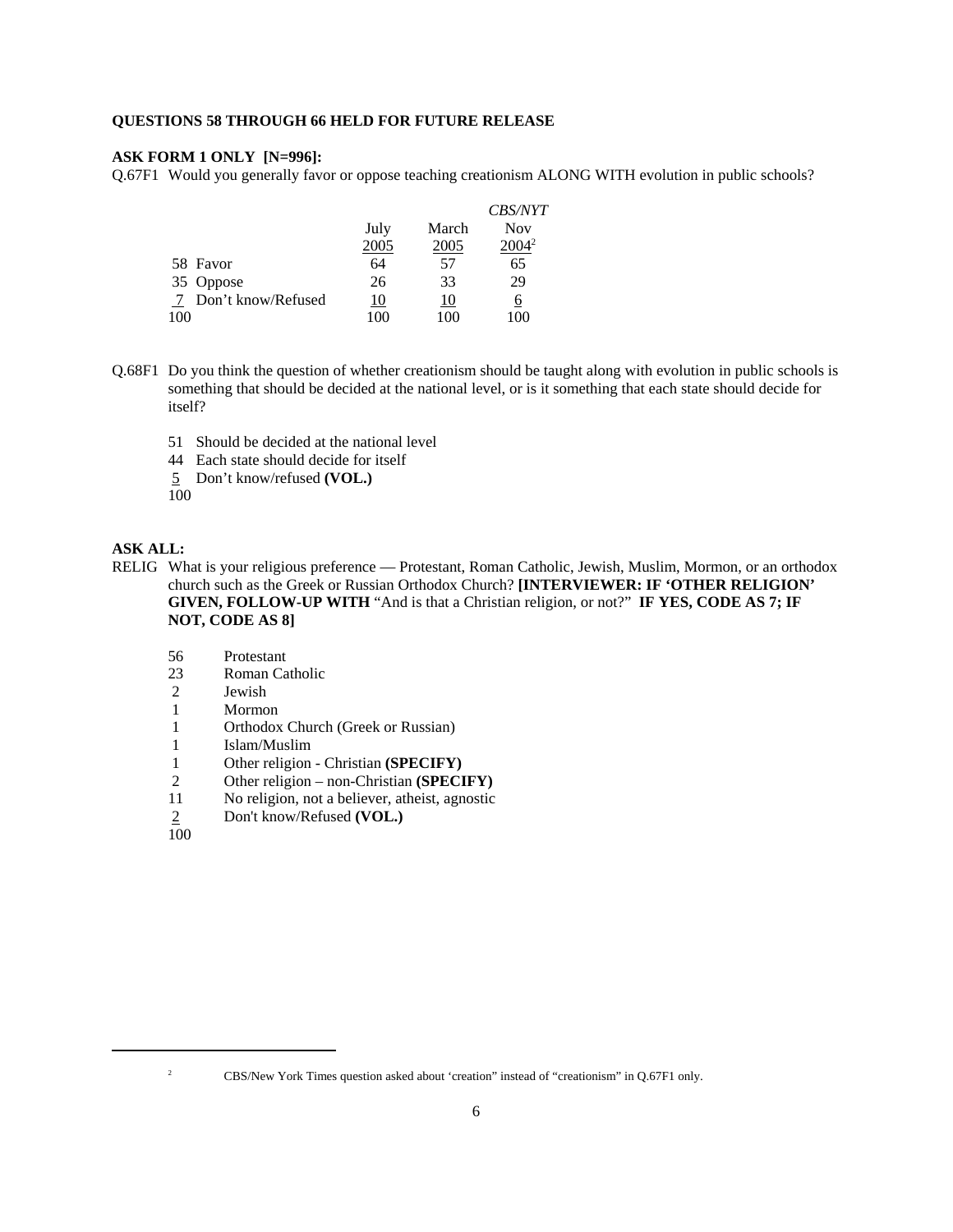## **IF PROTESTANT OR OTHER RELIGION - CHRISTIAN (RELIG=1,7), ASK [N=1,181]:**

Q.69 As I read a list, tell me which if any of these denominations you are affiliated with. **(READ LIST)**

- 19 Baptist
- 7 Methodist
- 5 Lutheran
- 3 Presbyterian<br>2 Congregation
- 2 Congregational or United Church of Christ
- 7 Nondenominational or Independent Church
- 4 Pentecostal<br>1 Episcopalian
- **Episcopalian**
- 
- 1 Reformed, or<br>4 Something els 4 Something else **(SPECIFY)**<br>4 Nothing in particular **(DO N**)
- 4 Nothing in particular **(DO NOT READ)**<br>
\* Don't *Know* Patriced **(DO NOT BEAD)**
- <sup>\*</sup> Don't Know/Refused **(DO NOT READ)**<br>57% Protestant/Something else
- Protestant/Something else

## **IF CHRISTIAN (RELIG=1,2,4,5,7), ASK [N=1670]:**

BORN Would you describe yourself as a "born-again" or evangelical Christian, or not?

- 38 Yes
- $\begin{array}{cc} 42 & \text{No} \\ 2 & \text{Don} \end{array}$
- $\frac{2}{82\%}$  Don't Know/Refused<br>Christian/Something
- Christian/Something else

## Q.70 As I read from a list, please tell me which if any of the following descriptions apply to you. (First,) **(INSERT, ROTATE; FOR CATHOLICS [RELIG=2], INSERT 'CATHOLIC'; FOR OTHER CHRISTIANS [RELIG=1,4,5,7], INSERT 'CHRISTIAN')**... does this apply to you, or not?

|    |                                  |     |    | DK/        |
|----|----------------------------------|-----|----|------------|
|    |                                  | Yes | No | <u>Ref</u> |
| a. | Pentecostal Christian            | 16  | 79 | $5=100$    |
|    | July, 2005                       | 14  | 78 | $8=100$    |
| b. | Charismatic                      | 19  | 70 | $11 = 100$ |
| c. | Liberal or Progressive Christian | 40  | 53 | $7 = 100$  |
|    | July, 2005                       | 37  | 54 | $9=100$    |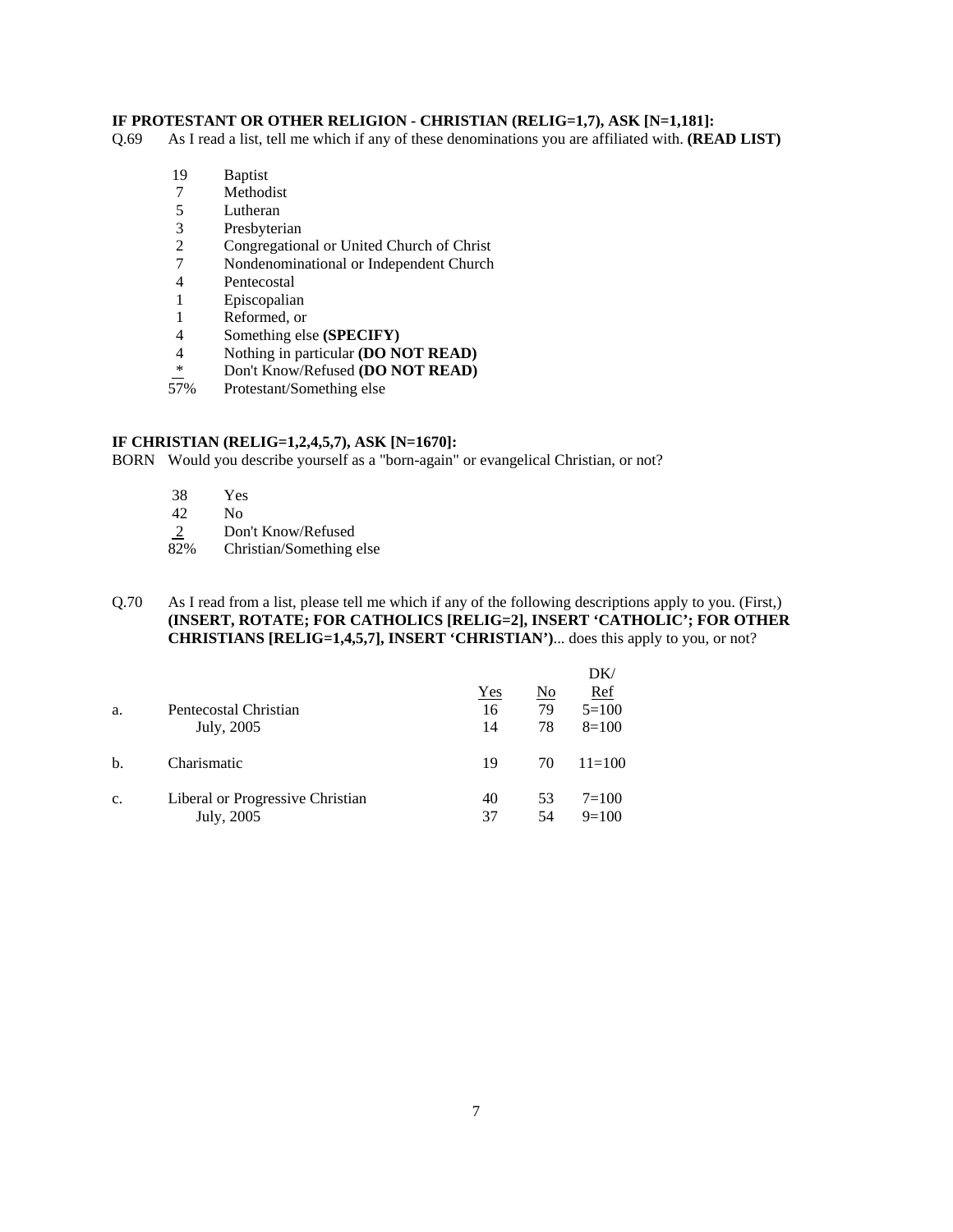# **QUESTIONS 70dF2 THROUGH 81 HELD FOR FUTURE RELEASE**

# **ASK ALL:**

Aside from weddings and funerals how often do you attend religious services... more than once a week, once a week, once or twice a month, a few times a year, seldom, or never?

|     |                          | July | Aug  |      |      |      | July March March Mid-Nov March |      | Sept June |      | June |
|-----|--------------------------|------|------|------|------|------|--------------------------------|------|-----------|------|------|
|     |                          | 2005 | 2004 | 2003 | 2003 | 2002 | 2001                           | 2001 | $2000^3$  | 1997 | 1996 |
|     | 15 More than once a week | 14   | 13   | 16   | 15   | 15   | 16                             | 17   |           | 12   | 14   |
|     | 25 Once a week           | 27   | 25   | 27   | 24   | 25   | 26                             | 26   | 28        | 26   | 25   |
|     | 15 Once or twice a month | 14   | 15   | 15   | 15   | 17   | 14                             | 17   | 16        |      |      |
|     | 18 A few times a year    | 19   | 20   | 18   | 21   | 18   | 17                             | 17   |           | 20   |      |
|     | 14 Seldom                | 14   | 15   | 14   | 15   | 15   | 16                             | 15   | 13        | 15   | 13   |
|     | 12 Never                 | 11   |      | 10   | 9    | 9    | 10                             |      | 8         | 10   |      |
|     | Don't know/Refused       |      |      | *    |      |      |                                |      |           | ∗    |      |
| 100 |                          | 100  | 100  | 100  | 100  | 100  | 100                            | 100  | 100       | 100  | 100  |

| PARTY |  |  |  | In politics TODAY, do you consider vourself a Republican, Democrat, or Independent? |
|-------|--|--|--|-------------------------------------------------------------------------------------|
|-------|--|--|--|-------------------------------------------------------------------------------------|

|                      |            |          |             | (VOL)                    | (VOL)  |           |
|----------------------|------------|----------|-------------|--------------------------|--------|-----------|
|                      |            |          |             | No                       | Other  | Don't     |
|                      | Republican | Democrat | Independent | Preference               | Party  | know      |
| July, 2006           | 29         | 33       | 31          | 4                        | 1      | $2=100$   |
| June, 2006           | 29         | 34       | 31          | 4                        | *      | $2=100$   |
| April, 2006          | 29         | 32       | 33          | 3                        | *      | $3=100$   |
| March, 2006          | 28         | 34       | 30          | $\overline{\mathcal{L}}$ | *      | $4 = 100$ |
| February, 2006       | 30         | 33       | 31          | 3                        | *      | $3=100$   |
| January, 2006        | 28         | 32       | 32          | 5                        | $\ast$ | $3=100$   |
| December, 2005       | 29         | 34       | 31          | 4                        | *      | $2=100$   |
| Late November, 2005  | 27         | 34       | 29          | 5                        | 1      | $4 = 100$ |
| Early November, 2005 | 28         | 34       | 31          | 5                        | *      | $2=100$   |
| Late October, 2005   | 29         | 33       | 31          | 5                        | *      | $2=100$   |
| Early October, 2005  | 26         | 34       | 34          | 4                        | *      | $2=100$   |
| September 8-11, 2005 | 31         | 32       | 33          | 3                        | *      | $1 = 100$ |
| September 6-7, 2005  | 27         | 33       | 33          | $\overline{4}$           | ∗      | $3=100$   |
| July, 2005           | 31         | 34       | 29          | 4                        | $\ast$ | $2 = 100$ |
| June, 2005           | 30         | 32       | 32          | 4                        | *      | $2=100$   |
| <b>Yearly Totals</b> |            |          |             |                          |        |           |
| 2005                 | 30         | 33       | 31          | 4                        | $\ast$ | $2=100$   |
| 2004                 | 30         | 33       | 30          | 4                        | *      | $3=100$   |
| 2003                 | 30         | 31       | 31          | 5                        | *      | $3=100$   |
| 2002                 | 30         | 31       | 30          | 5                        | 1      | $3=100$   |
| 2001                 | 29         | 34       | 29          | 5                        | *      | $3=100$   |
| 2001 Post-Sept 11    | 31         | 32       | 28          | 5                        | 1      | $3 = 100$ |
| 2001 Pre-Sept 11     | 28         | 35       | 30          | 5                        | ∗      | $2 = 100$ |
| 2000                 | 28         | 33       | 29          | 6                        | *      | $4 = 100$ |
| 1999                 | 27         | 33       | 34          | 4                        | *      | $2 = 100$ |
| 1998                 | 28         | 33       | 32          | 5                        | $\ast$ | $2 = 100$ |
| 1997                 | 28         | 33       | 32          | 4                        | 1      | $2=100$   |
|                      |            |          |             |                          |        |           |

<sup>3</sup> September 2000 results are based on registered voters.